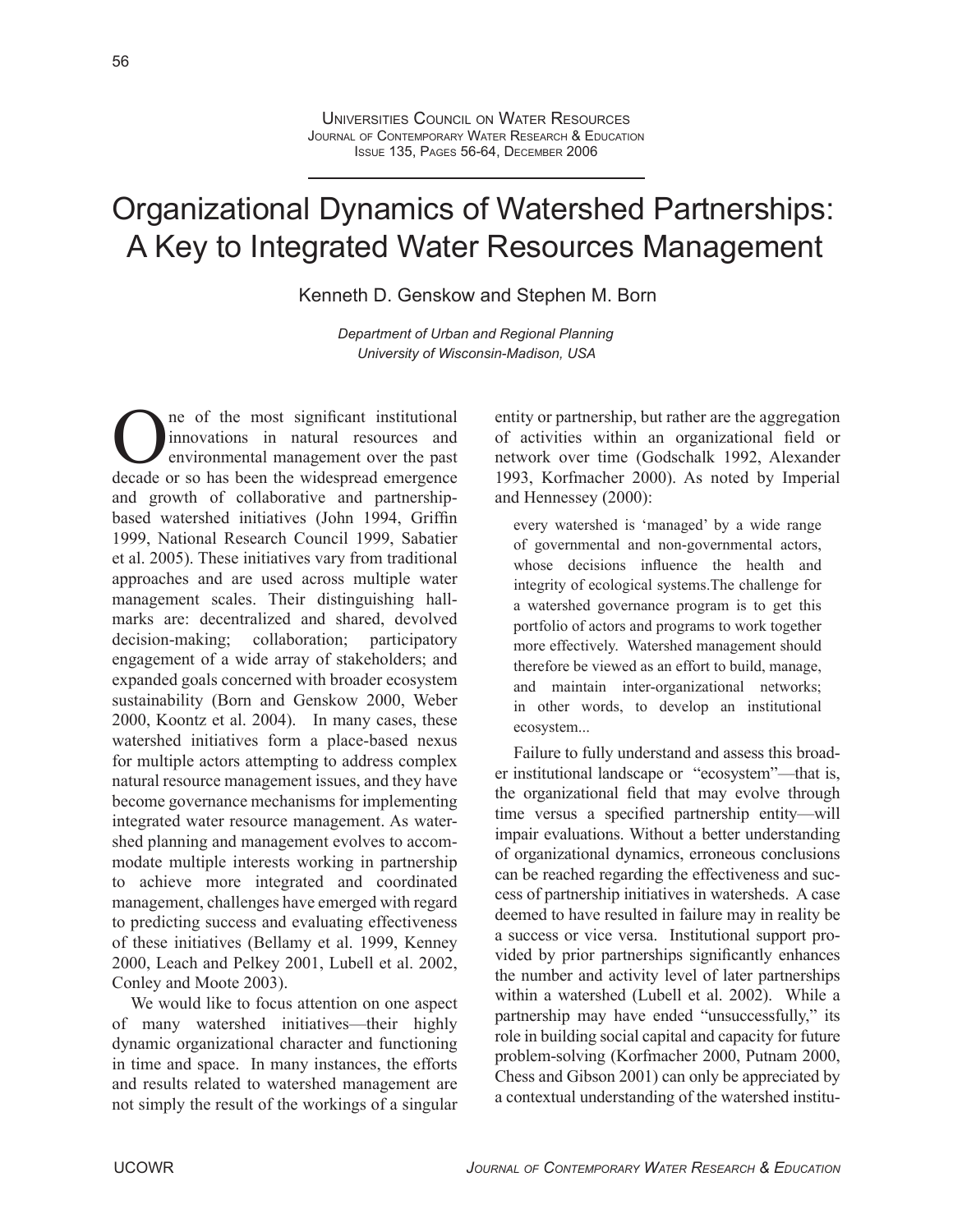tional ecosystem.

After presenting a summary characterization of "new" collaborative watershed approaches and a brief review of efforts to evaluate them, we argue that those concerned with integrated water resource management should take a more expansive view of the organizational space in which integrated initiatives take place. We conclude with implications for integrated management efforts and future research.

## **Watershed Partnerships as Vehicles for Integration and Governance**

Watershed initiatives have grown rapidly over the past decade (Kenney 2000, Moore and Koontz 2003). Partnership and collaborative efforts have come to refer to a wide variety of institutional arrangements that include informal, ad hoc coalitions, formally structured interagency agreements, loosely configured citizen-dominated efforts, and formally incorporated non-profit organizations. These initiatives differ significantly from traditional single-agency-dominated efforts that may have solicited limited or token advisory input from stakeholders. Although represented by varied institutional arrangements, contemporary watershed partnerships generally share the following characteristics (Born and Genskow 2001):

- 1. They use watershed boundaries (at various scales) as units for analysis and management.
- They address a more comprehensive scope of 2. issues, including water quality, water use, habitat, and goals related to healthy ecosystems.
- Multiple local and non-governmental interests 3. participate meaningfully and share influence over decisions.
- Their decision making processes draw upon bio-4. physical science as well as social and economic information and local knowledge, including perspectives on previous management efforts and site specific contextual information.
- 5. They are oriented toward collaborative planning and problem solving, which promotes consensual, negotiative discussions and specific situationappropriate management actions.

What is "new" about contemporary watershed partnerships is the combination of these characteristics and features. Watershed partnership approaches have roots in more than a century of experimentation and learning and draw upon the evolution and "lessons learned" from water resources planning, collaborative environmental planning, and citizen involvement processes in natural resources management, placebased management, ecosystem management, decentralization, and devolution of governmental decision-making processes (Kenney 1999, Koontz et al. 2004, Sabatier et al. 2005).

As with integrated approaches generally, contemporary watershed initiatives have been widely heralded for their potential to leverage resources, gain wide-ranging support, and address complex resource management challenges that defy unilateral action (John 1994, Hooper et al. 1999, Weber 2000). Partnership approaches have also been challenged for their inefficiencies and their potential to co-opt local resource management decisions (McCloskey 1996, Amy 1997, Getches 1998, Walker and Hurley 2004). Numerous researchers have identified the need for a better understanding of the phenomenon, including Conley and Moote (2003) who state:

As proponents of collaborative approaches to resource management, we are unnerved by the ways in which these processes have been portrayed as a cure-all. We are similarly troubled by knee-jerk criticisms of collaborative processes that are based on an opposition to collaboration in principle rather than evaluation of specific processes and outcomes. Thoughtful evaluation of the effectiveness of different collaborative processes is central to understanding what can and cannot be expected of such processes and how they can be integrated with existing institutions.

## **Evaluation Challenges**

We agree that developing and testing systematic evaluation approaches for assessing the efficacy of the growing watershed partnership movement is essential if we are to learn from experience and extend the concept of "adaptive management" to institutional design for watershed management. A growing body of research addresses the emergence, characteristics, support needs, and impacts of watershed partnerships, yet systematic and thoughtful evaluations of their effectiveness present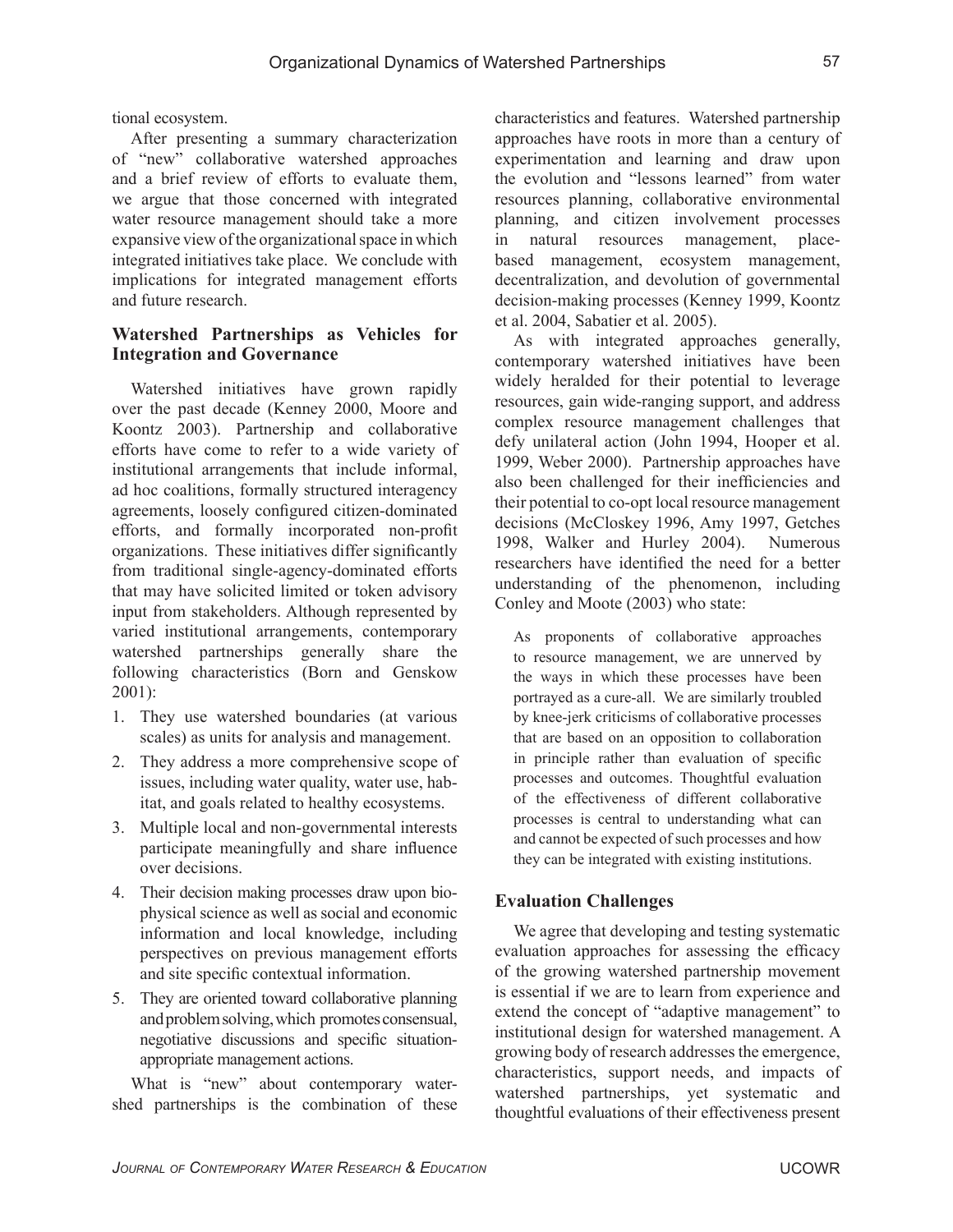a series of challenges and evaluation dilemmas.

One significant challenge is conceptualizing the criteria for measuring successes and accomplishments of watershed and related integrated partnerships. Solutions to watershed problems or the deployment of watershed protection measures are more likely to be measured in decades than years, and it is unlikely that measurable improvements in environmental quality—an explicit goal of many efforts—will be evident in the short term (Born and Genskow 1999, Coughlin et al. 1999, National Research Council 1999, Huntington and Sommarstrom 2000). Recognizing this, researchers have explored precursory steps to demonstrated environmental quality improvements related to organizational processes (Imperial 1999, Margerum and Born 2000, Margerum 2002), social capital (Mullin and Allison 1999, Leach et al. 2002, Leach and Sabatier 2005), and requisite management practices (Bellamy et al. 1999). Further, participants' perceptions of success vary, and incorporating multiple goals into watershed initiatives can translate to varied expectations and levels of satisfaction with outcomes (Leach 2000, Moore and Koontz 2003).

A second challenge relates to attributing accomplishments to the watershed initiative. Watershed settings include many confounding influences and the complexity of contextual factors limits the ability to ascertain causality between partnership actions and water resource policy outcomes (Born and Genskow 2000, Sabatier et. al 2005). Even when considering intermediate measures, researchers must consider how benefits can be attributed to the integration versus individual agency or organizational action (Bellamy et al. 1999, Conley and Moote 2003). Additionally, the intermediate measures themselves may not be linked definitively to desired outcomes.

A third formidable challenge lies in determining what to evaluate. What constitutes a watershed partnership or integrated effort, and at what point is meaningful assessment possible? Evaluation must address the issue of partnership age, longevity, or maturity—differentiating immature or emergent efforts from established or mature ones (Born and Genskow 2000). There is no agreement on the expected duration of watershed partnerships are they short-term or long-term, temporary or permanent entities? (Lubell et al. 2005).

Evaluation is difficult where the partnership to be evaluated is not a long-term, continuous endeavor (Leach and Pelkey 2001), and thus efforts tend to focus on mature durable partnerships, viewing those that have met a relatively early demise as "failures." Most evaluation efforts treat the group or collaborative entity as the unit of analysis (Conley and Moote 2003). However, in the search to apply statistical analysis using large-n studies, definitions of watershed partnerships can become overly restrictive. Necessary filtering and focusing only on mature, long-term, defined partnerships risks losing the contextual richness of the changing institutional setting—thereby missing the precursors of successful watershed management over time.

The diverse forms of watershed partnerships commonly change as time passes and the path of metamorphosis can lead to highly varied, multi-modal watershed management institutional arrangements. These entities and their outputs can confound the evaluation of a narrowlyconceived, tightly-specified watershed partnership. Recognizing and understanding the organizational dynamics of watershed initiatives provides important insights for integrated management and evaluation.

#### **Dynamic Watershed Organizations**

The fact that watershed partnerships change and evolve from their formative stages over time is certainly not new. Partnerships often focus on one initial problem before expanding their interests to other issues (Selin and Chavez 1995, National Research Council 1999). They may increase the scope of their activities or geographic concern (Huntington and Sommarstrom 2000), and composition and participation change (Selman 2001). Watershed management partnerships may move across an organizational spectrum from loosely organized and unfocused to very formally structured and focused with a charter, bylaws, nonprofit status, officers and committees, and staff (Margerum and Born 2000). Such increased formality may be necessary for recognition, legitimacy, and receiving financial support (MacKenzie 1996, Born and Genskow 2000), yet not all partnerships will progress incrementally toward more formal structural arrangements. As we have noted elsewhere (Born and Genskow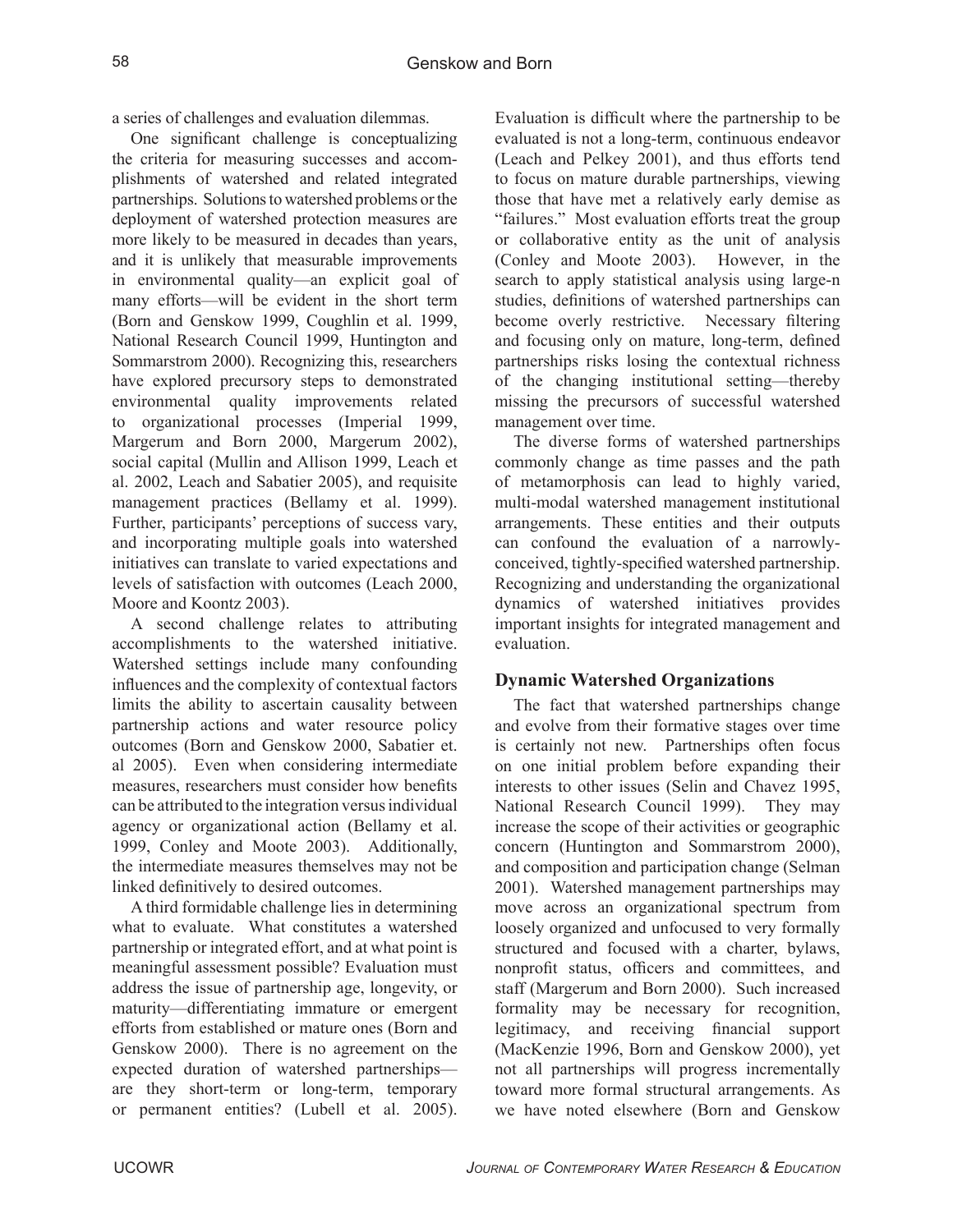#### 2000):

Watershed partnerships, particularly with regard to the non-governmental and citizen dimensions, generally do not have the comparatively enduring and stable character of governmental agencies and units...they are dynamic and nonlinear; they ebb and flow, become dormant or extinct, and resurface with old and new participants under new names and organizational forms. Furthermore, the balance of responsibility within the watershed partnership between governmental and nongovernmental participants can shift markedly during the evolution of the partnership and the execution of its programs...

Partnerships may form or undergo change as the result of new governmental programs, new funding opportunities, or the emergence of new leaders. Changes in variables such as organizational name, structure, degree of formalization, mission, scope, and breadth of participation can frustrate evaluation. However, as suggested by Figure 1, it is the total array of activities occurring and evolving within the space over time that comprises a watershed management effort. Attempts at integration depend on effectively understanding, connecting, and coordinating actions within this dynamic institutional space (Born and Sonzogni 1995, Imperial and Hennessey 2000). Although globally relevant, we briefly introduce three examples from Washington and Wisconsin, United States, to illustrate dynamic partnership configurations in both large and small watersheds (see Table 1).

#### **Dungeness**

A series of temporally and spatially overlapping partnerships and planning initiatives in the Dungeness River Watershed over the past two decades aptly demonstrates the concept of a dynamic institutional space. Contemporary partnerships for this watershed, located on Washington's Olympic Peninsula, trace to the mid 1980's when a group of stakeholders, including county and tribal governments, convened in response to a funding opportunity to address water quality issues in a coastal bay. Intending to build upon that successful experience, the county government passed a resolution creating the Dungeness River Management Team (DRMT) to address a broader set of water resource issues, including irrigation withdrawals and in-stream flows for fish. This "first" Dungeness River Management Team stopped functioning within a few years because of a lack of progress addressing key issues and because new opportunities drew participants to other planning efforts. Those efforts were associated with newly developed regional water quality goals and a pilot state watershed planning program. The state pilot linked the Dungeness with a neighboring watershed and involved a combined consensus-building



**Figure 1.** Watershed initiatives are comprised of the full array of activities over time.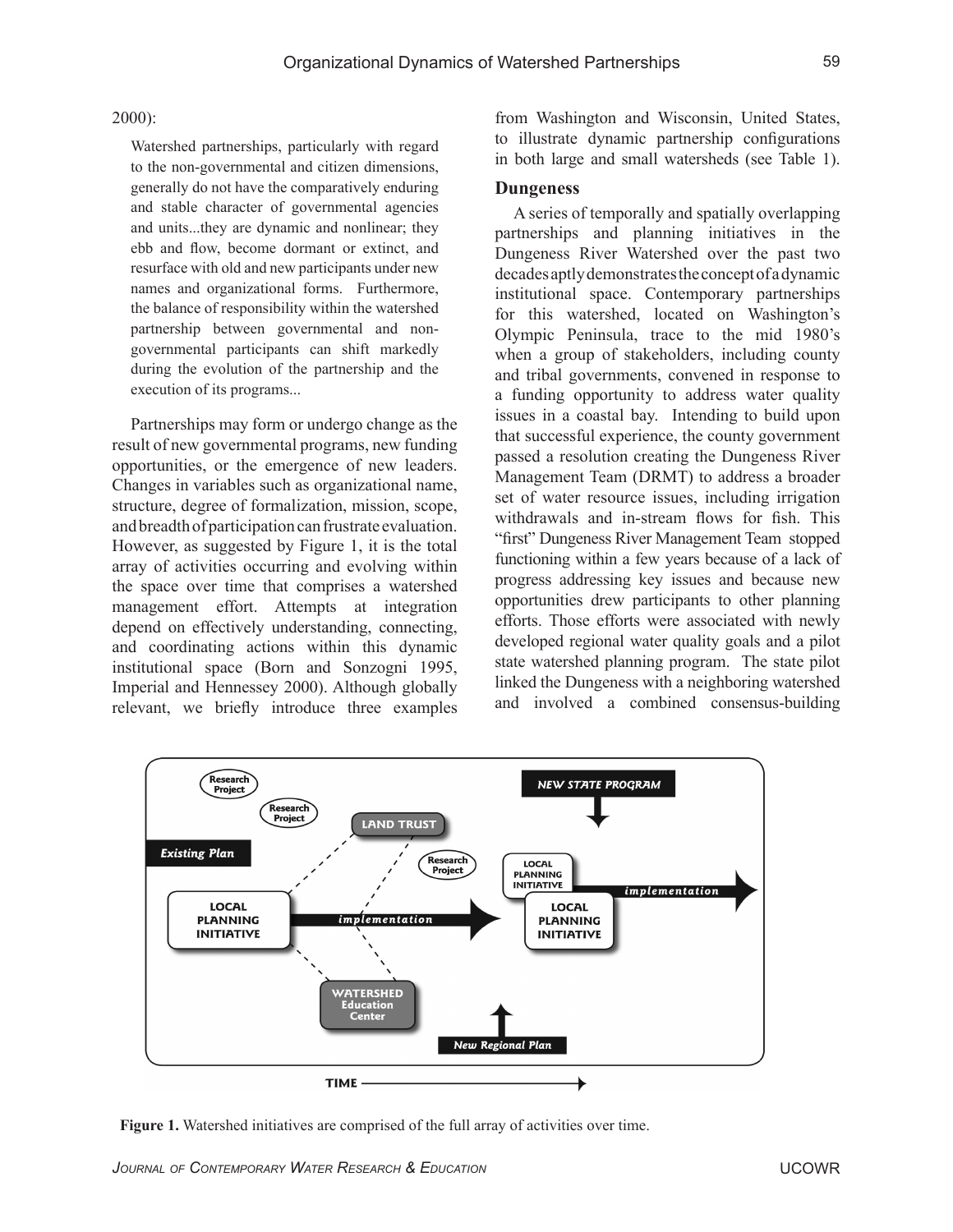**Table 1.** Watershed examples of organizational dynamics.

#### **Dungeness River Watershed, Washington, USA**

#### **Area:** 300 mi<sup>2</sup>

**Major Issues:** Water allocation, fisheries, minimum in-stream flows, habitat, water quality

**Transitions:** Several significant shifts based on planning and issue-identification processes. Efforts between 1987 and 2000 include two incarnations of the Dungeness River Management Team (DRMT), a Dungeness River Area Watershed Management Committee, the Dungeness-Quilcene Regional Planning Group, the Dungeness River Restoration Work Group. DRMT has also served as "lead entity" for additional state-funded habitat protection and planning efforts.

**Precipitators:** Water use conflict and funding opportunities for planning and management efforts. **Additional Information:** Born and Genskow 2000

**Tomorrow-Waupaca River Watershed, Wisconsin, USA Area:** 290 mi<sup>2</sup>

**Major Issues:** Resource protection, ground water quality

**Transitions:** Citizen initiation of a multi-interest Tomorrow-Waupaca Watershed Association, which transitioned into an advisory and oversight "steering committee" for a government funded watershed management project. **Precipitators:** Initial perception of threat and opportunity for project funding.

**Additional Information:** Born and Genskow 2000

**Yakima River Watershed, Washington, USA**

**Area:** 6,155 mi<sup>2</sup>

**Major Issues:** Water allocation/use, fisheries, minimum in-stream flows, water quality.

**Transitions:** Multi-interest initiated watershed council developed consensus plan. Partners secured funding for additional work through a key partner, which redirected the effort away from the consensus plan and disempowered the council.

Precipitators: Water use conflicts and recognition of threats; funding opportunities. **Additional Information:** Born and Genskow 1999, Genskow 2001, Kent 2004, Woolley and McGinnis 1999.

process with formal caucus groups representing a variety of watershed interests.

This series of intensive interactions with overlapping participation led to several important developments. One of the most significant was an agreement between irrigators and the Washington Department of Ecology regarding water withdrawals and in-stream flows. The agreement, which was later institutionalized through a formal Memorandum of Understanding, created trust water rights for the Dungeness, restored flows to the river, reduced uncertainty regarding tribal claims to in-stream flows, and enabled substantial assistance for irrigation efficiency improvements, partly through federal habitat improvement grants through the tribal government. The various planning efforts also led to the creation of a river and watershed education center, funded in large part through private donations. Upon completion of the state pilot planning effort, the county and tribal governments reconstituted the abandoned Dungeness River Management Team to oversee implementation of multiple plans and coordinate information and activities about a wide range of issues related to the

Dungeness River and watershed, including salmon restoration, water quality, ground and surface water flows, development rights, and private property rights.

## **Tomorrow-Waupaca**

The Partnership for the Tomorrow-Waupaca River and watershed emerged from a large meeting, convened by a private citizen, of resource managers, researchers, and other citizens with interests in the river and watershed. The individual who initiated the meeting was a riparian landowner and angler who had worked with a local conservation chapter to improve habitat along stream banks on her property. Interested in working with others in different parts of the river, she began a coordination effort for the river and watershed that led to the formation of the Tomorrow-Waupaca Watershed Association (TWWA), a group comprised of interested citizens supported by a broad base of agency and research advisors. Through the efforts of its participants, the partnership transformed from its origins as a citizen-driven non-governmental organization into a formal, multi-million-dollar watershed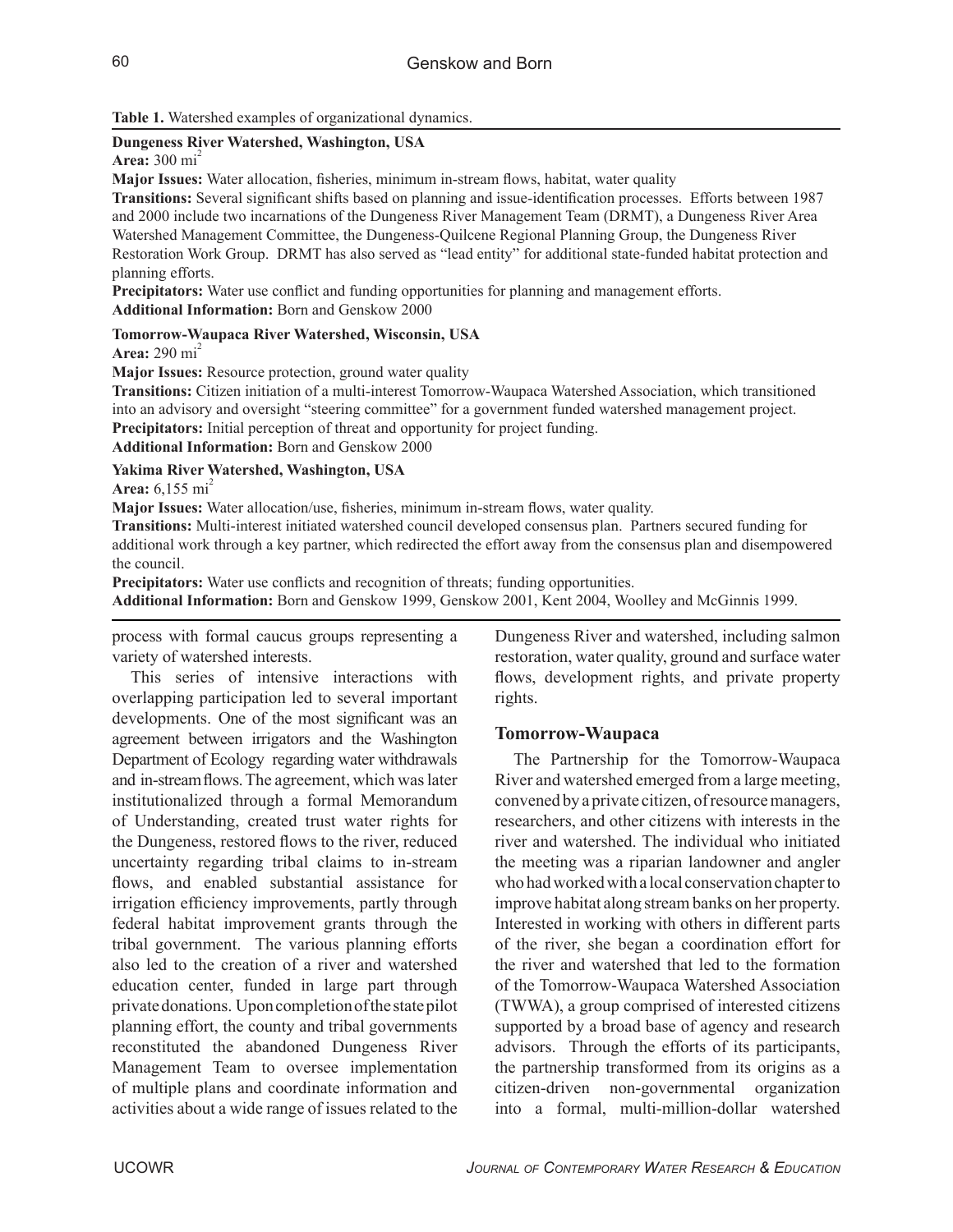project operated by local government with state funding, and continued oversight from a multiinterest steering committee. Tomorrow-Waupaca Watershed Association played an instrumental role in the watershed's selection for a project addressing non-point source pollution issues, then effectively disbanded and absorbed into the project's official steering committee. Through the project, partners address water quality, lead watershed and conservation educational efforts for key target audiences, provide financial assistance for landowners and municipalities, monitor and research, and provide technical assistance. Over time, as the watershed project has become less of a partnership, a new river group has formed to reengage broad citizen interest.

## **Yakima**

During its four years of activity, the Yakima River Watershed Council (YRWC) was considered a model of highly successful, grassroots, collaborative, watershed interaction for the 6,000 square mile river basin (Born and Genskow 1999, Woolley and McGinnis 1999). Within a very short period, the council and its related partnerships suddenly imploded and partially reconstituted as a new planning initiative with a reduced set of interests. While many individual and overlapping efforts continued, the breadth of coordinative and integrated elements diminished greatly.

Yakima River Watershed Council formed in 1994, following a drought in an irrigation-dependent basin considered critical to the restoration of the Columbia River Basin fishery, with the intention of developing and implementing a consensus-based watershed management plan (Genskow 2001). The council was inclusive, consensus-driven, and served as a forum for raising and debating substantive issues in watershed management among a broad and diverse group of interests. Yakima River Watershed Council raised more than \$600,000 in private contributions, supported a four-person staff, engaged more than 100 people on committees that met frequently for three years, and made significant advances in generating consensus on recommended actions for basin water management. As part of this process, the Yakima River Watershed Council catalyzed formation of the Tri-County Water Resource Agency as an entity to coordinate the three watershed counties' interactions with respect to watershed council deliberations and to facilitate adoption of the Yakima River Watershed Council plan by watershed counties.

Toward the end of its existence, the Yakima River Watershed Council worked with Tri-County and other partners to successfully secure a sizeable, multi-year planning grant made available through a new state watershed law intended to support collaborative efforts such as those in the Yakima River Watershed. Partners had expected that the funds would enhance and finalize the council's ongoing three-year planning efforts and move toward implementation of their consensus product. Tri-County was the official grant applicant, and in a move that surprised most partners, when selected to receive grant funds, they by-passed the Yakima River Watershed Council, established a new planning entity, and hired a consultant to begin the planning process anew. Their decision undercut the Yakima River Watershed Council which, without the expected funds, immediately ended their operations. These actions alienated many of the key participants who had been active in the Yakima River Watershed Council efforts, including leaders from Native American, agribusiness, and environmental communities, leading to their withdrawal from any further collaborative interactions. In a very brief period of time, the sense of trust and optimism that had developed through the watershed council had evaporated. A final plan was released in 2003 without the support of key interests. Since its publication and the end of that planning process, several interests have reconvened in separate initiatives (Kent 2004).

These examples illustrate organizational and network shifts and their various effects. Each partnership functioned effectively in terms of setting joint priorities and taking actions. They all pursued integrated approaches to water resource management. Each developed networks, trust, and reciprocity, thereby creating social capital, which can increase or diminish with time (Hutchinson and Vidal 2004, Putnam 2000). Each effort produced one or more plans. However, analyses that excluded contextual dynamics would have missed key linkages, and may have led to erroneous conclusions about the watershed initiatives. Far from the failed effort suggested by demise of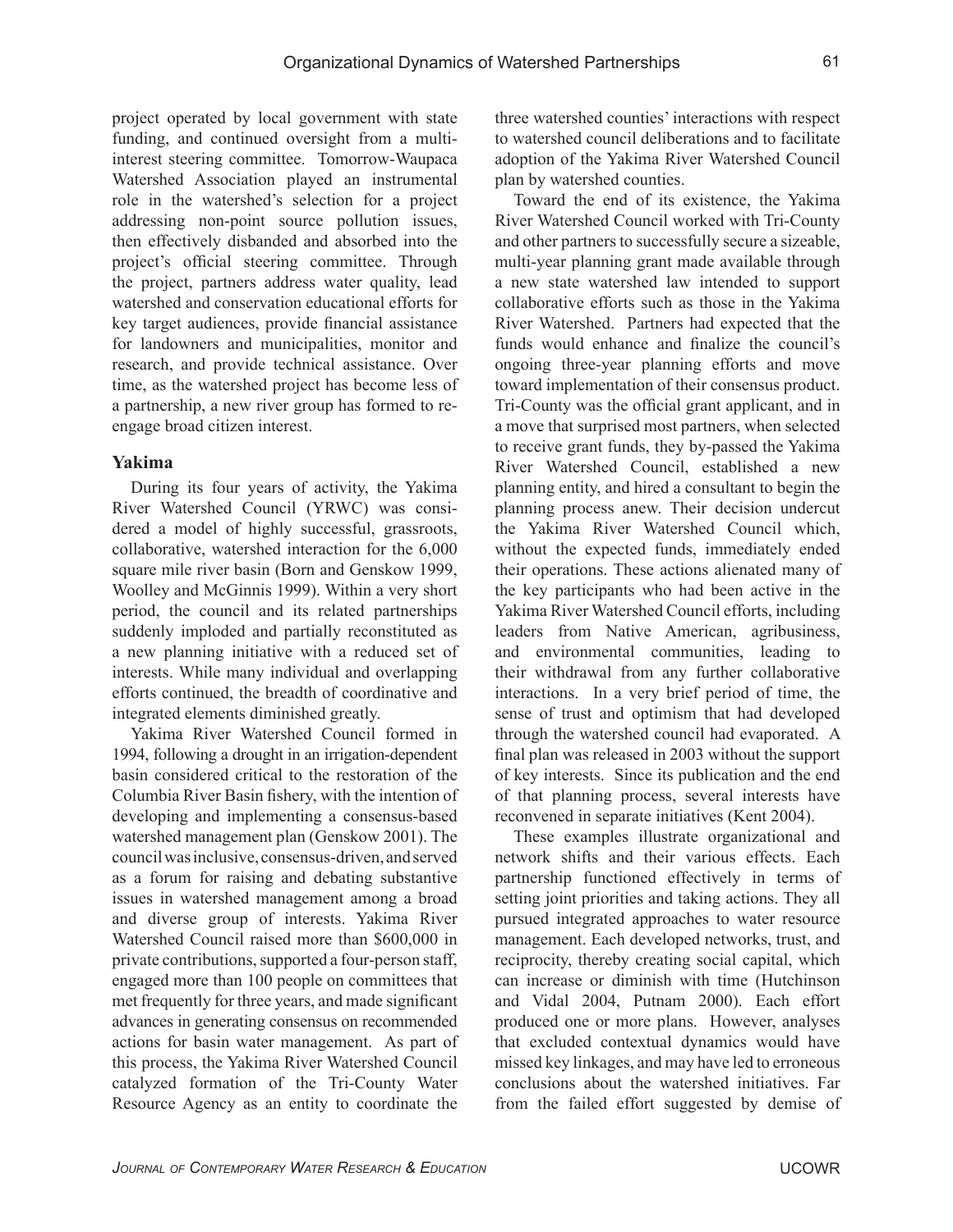the first Dungeness River Management Team, partnerships, planning, and implementation efforts in the Dungeness are a model of coordination and have led to significant accomplishments. Without knowledge of the intensive partnership efforts that set it in motion, the Tomorrow-Waupaca project could appear to be a standard agency-driven management project. The transition in the Yakima from a model collaborative initiative to a planning effort conducted in an environment of mistrust with a reduced set of participants, sheds light on the final plan recommendations and challenges of implementation.

### **Conclusions and Implications for Research**

Collaborative and partnership-based watershed initiatives for addressing complex water resource issues are now commonplace. These efforts are often perceived as single coordinating basin-wide organizations, but we have suggested a broader view of the organizational space in which watershed initiatives take place. This expanded view recognizes the ebb and flow of partnership initiatives and looks beyond individual coordinating bodies to incorporate key individuals, previous partnership incarnations, and the social capital developed or diminished by related and previous efforts. Effectively addressing complex environmental management issues through integrated approaches requires understanding the contextual dynamics shaping the complex organizational field or "institutional ecosystem" in watersheds. In sum, partnerships that form around watersheds are fluid and often ephemeral, which has implications for how agencies, funding organizations, and local partners engage, evaluate, and provide resources for the efforts. We recognize the challenge of maintaining a long-term perspective in place and activities in an environment of close scrutiny, government accountability, short-term time expectations, and outcome-focused evaluations.

It is clear that more research is needed regarding the efficacy of this approach, assessing integrated initiatives, and the influences of their many derivative pieces. Studies involving large sample sizes and static cross-sectional cases have been undertaken, and while important for helping understand the effectiveness of integrated approaches, focus on points in time and often overlook critical long-term

relationships and cycles. The difficulty of adequate evaluation absent these factors demonstrates a need for combining methods for careful and comparative longitudinal case-study research with statistical analyses of multiple watershed initiatives to accommodate organizational change and its potential influence on management outcomes. Such studies will be challenging and would benefit from coordination and shared approaches among multiple researchers.

Finally, partnership approaches and integrated initiatives are applied across the hydrological spectrum from very large river basins to small watershed systems. Dynamic organizational arrangements and variations in institutional ecosystems are relevant across that spectrum, reinforcing the importance of situational and place-based assessments. It is important for resource managers and funding organizations to recognize that formulaic assessments of "success" and inflexible prescriptive approaches to develop collaboration may serve most effectively as general "guidance" but have limited use for successfully undertaking integrated management efforts in watersheds.

## **Author Bios and Contact Information**

**Kenneth D. Genskow** is an Assistant Professor in the Department of Urban and Regional Planning at the University of Wisconsin-Madison. Dr. Genskow serves as a water resources specialist with University of Wisconsin-Cooperative Extension and is affiliated with the University of Wisconsin's Environmental Resources Center and the Gaylord Nelson Institute for Environmental Studies. His research and outreach activities emphasize watershed management, water resource planning and policy, and collaborative and participatory approaches to resource management. He can be contacted at kgenskow@wisc.edu or Departmentt of Urban and Regional Planning, 925 Bascom Mall, Madison, WI 53706.

**Stephen M. Born** is Professor Emeritus in the Department of Urban and Regional Planning and the Gaylord Nelson Institute for Environmental Studies at the University of Wisconsin-Madison. Dr. Born focuses his research, professional and outreach activities on water and related resource planning and management issues, and the theory and application of integrated environmental management concepts. As a former Wisconsin State Planning Director, he is also involved with state, regional and intergovernmental policy and planning issues.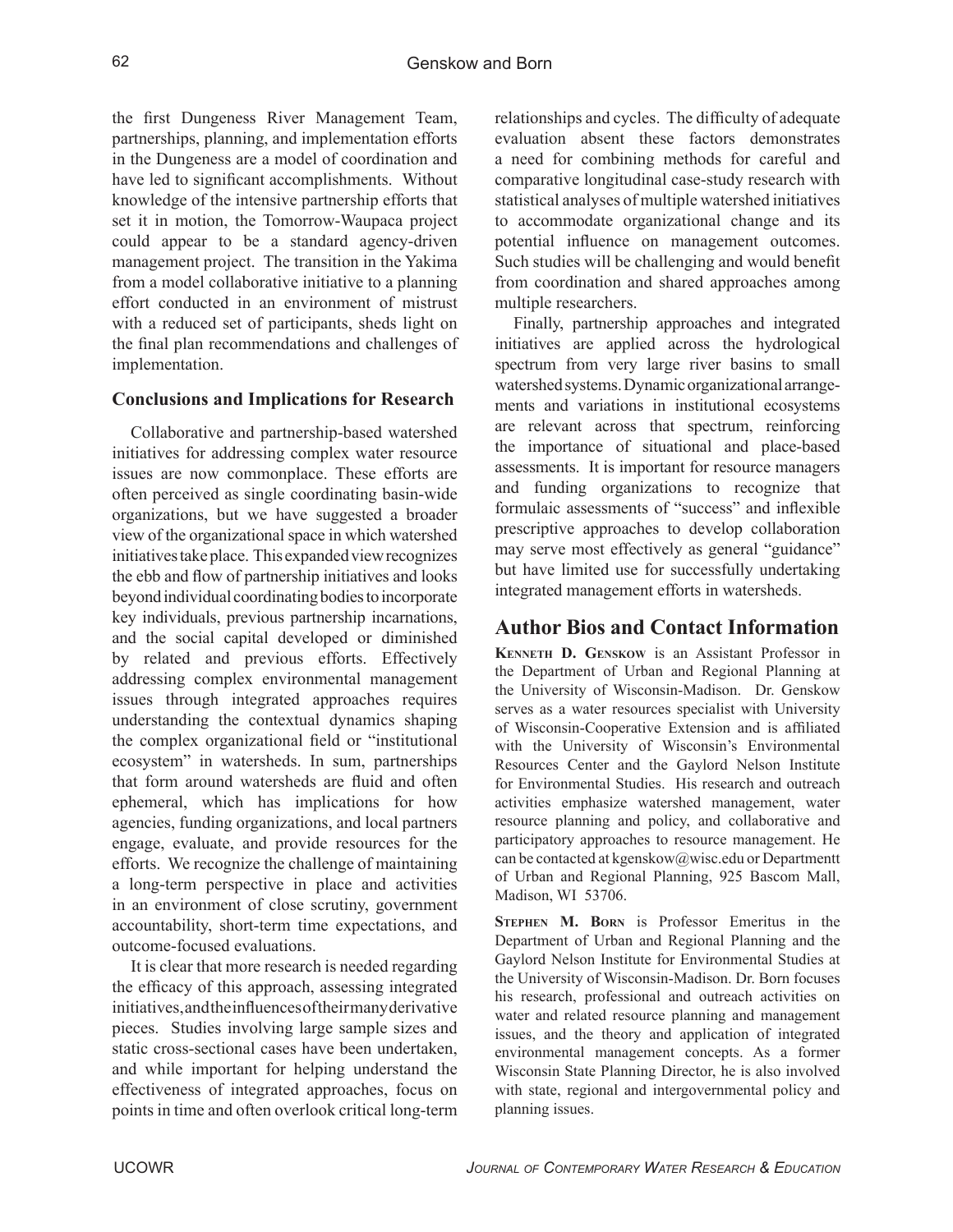## **References**

- Alexander, E. 1993. Interorganizational coordination: Theory and practice. *Journal of Planning Literature*  7(4): 328-343.
- Amy, D.J. 1997. *The Politics of Environmental Mediation.* New York: Columbia University Press.
- Bellamy, J. A., G. T. McDonald, G. J. Syme, and J. E. Butterworth. 1999. Evaluating integrated resource management. *Society and Natural Resources* 12: 337-353.
- Born, S. M. and K. D. Genskow. 1999. *Exploring the Watershed Approach: Critical Dimensions of State-Local Partnerships.* River Network.
- Born, S. M. and K. D. Genskow. 2000. The watershed approach: An empirical assessment of innovation in environmental management. In National Academy of Public Administration. 2000. *Environment gov: Transforming environmental protection for the 21st Century.* Research Papers 7-10, Volume II.
- Born, S.M. and K.D. Genskow. 2001. Toward Understanding New Watershed Initiatives: A Report From the Madison Watershed Workshop. University of Wisconsin-Cooperative Extension.
- Born, S. M. and W. Sonzogni. 1995. Integrated environmental management: Strengthening the conceptualization. *Environmental Management* 19: 167-181.
- Chess, C. and G. Gibson. 2001. Watersheds are not equal: Exploring the feasibility of watershed management. *Journal of the American Water Resources Association.* 37(4):775–782.
- Conley, A. and M. A. Moote. 2003. Evaluating collaborative natural resource management. *Society and Natural Resources* 16: 371-386.
- Coughlin, C. W., M. L. Hoben, D. W. Manskopf, S. W. Quesada, and J. Wondolleck. 1999. *A Systematic Assessment of Collaborative Resource Management Partnerships.* University of Michigan School of Natural Resources and Environment.
- Genskow, K. D. 2001. *Critical Factors for Watershed Partnerships: An Analysis of Actions and Accomplishments.* Dissertation. University of Wisconsin-Madison.
- Getches, D. H. 1998. Some irreverent questions about watershed-based efforts. In Brick, P., D. Snow, and S. Van De Wetering, (Eds.) 2001. *Across the Great Divide: Explorations in Collaborative Conservation and the American West.* Island Press: Washington, DC.
- Godschalk, D. 1992. Negotiating intergovernmental

development policy conflicts: Practice-based guidelines. *Journal of the American Planning Association* 58(3): 368-378.

- Griffin, C. B. 1999. Watershed councils: An emerging form of public participation in natural resource management. *Journal of the American Water Resources Association* 35(3): 505-518.
- Hooper, B. P., G. T. McDonald, and B. Mitchell, 1999. Facilitating integrated resource and environmental management: Australian and Canadian perspectives. *Journal of Environmental Planning and Management*  42(5): 747-766.
- Huntington, C. W. and S. Sommarstrom. 2000. *An Evaluation of Selected Watershed Councils in the Pacific Northwest and Northern California.* Report for Trout Unlimited and Pacific Rivers Council.
- Hutchinson, J. and A. C. Vidal (Eds.). 2004. Using social capital to help integrate planning theory, research, and practice. *Journal of the American Planning Association* 70(2): 142-192.
- Imperial, M. T. 1999. Institutional analysis and ecosystem-based management: The institutional analysis and development framework. *Environmental Management* 24(4): 449-465.
- Imperial, M. T. and T. Hennessey. 2000. Environmental governance in watersheds: The importance of collaboration to institutional performance. In National Academy of Public Administration. 2000. *Environment governance: Transforming environmental protection for the 21st Century.* Research Papers 7-10, Volume II.
- John, D. 1994. *Civic Environmentalism: Alternatives to Regulation in States and Communities.* Congressional Quarterly Press: Washington, DC.
- Kenney, D. S. 1999. Historical and sociopolitical context of the western watershed movement. *Journal of the American Water Resources Association* 35(3): 493-503.
- Kenney, D. S. 2000. *Arguing About Consensus: Examining the Case Against Western Watershed Initiatives and Other Collaborative Groups Active in Natural Resources Management.* University of Colorado, Natural Resources Law Center.
- Kent, C. A. 2004. Water resource planning in the Yakima River Basin: Development vs. sustainability. *Yearbook of the Association of Pacific Coast Geographers* 66: 27-60.
- Koontz, T. M., T. A. Steelman, J. Carmin, K. S. Korfmacher, C. Mosely, and C. W. Thomas. 2004. *Collaborative Environmental Management: What Roles for Government?* Resources for the Future: